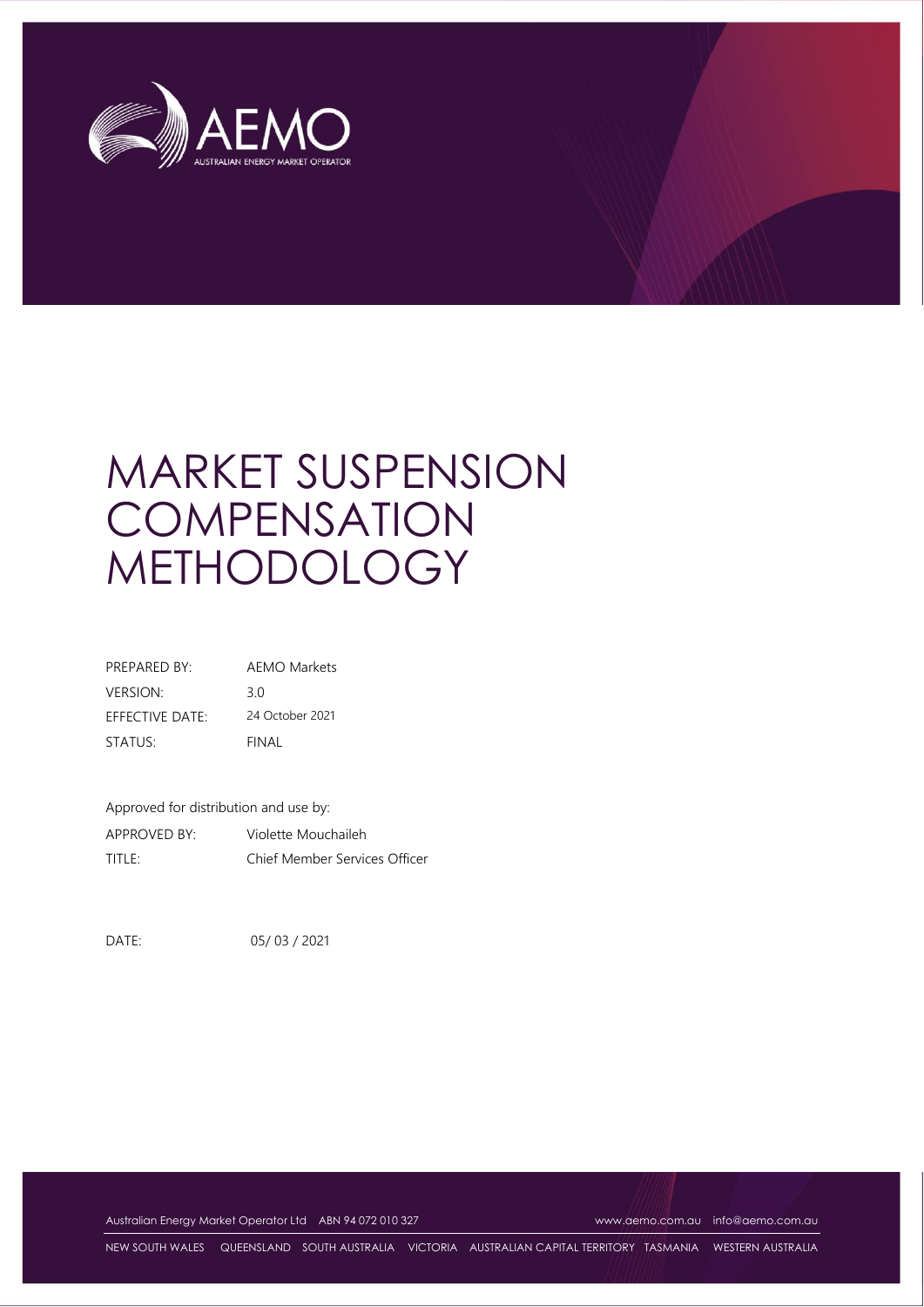

## **VERSION RELEASE HISTORY**

| Version | <b>Effective Date</b> | Summary of Changes                                                                                                                                        |
|---------|-----------------------|-----------------------------------------------------------------------------------------------------------------------------------------------------------|
| 1.0     | 20 December 2018      | First Issue                                                                                                                                               |
| 2.0     | 19 June 2019          | Rules consultation procedures completed following National Electricity Amendment<br>(Participant compensation following market suspension) Rule 2018      |
| 3.0     | 24 October 2021       | Update for 'wholesale demand response mechanism' rule change: Selected a class<br>of Scheduled Generator used for wholesale demand response compensation. |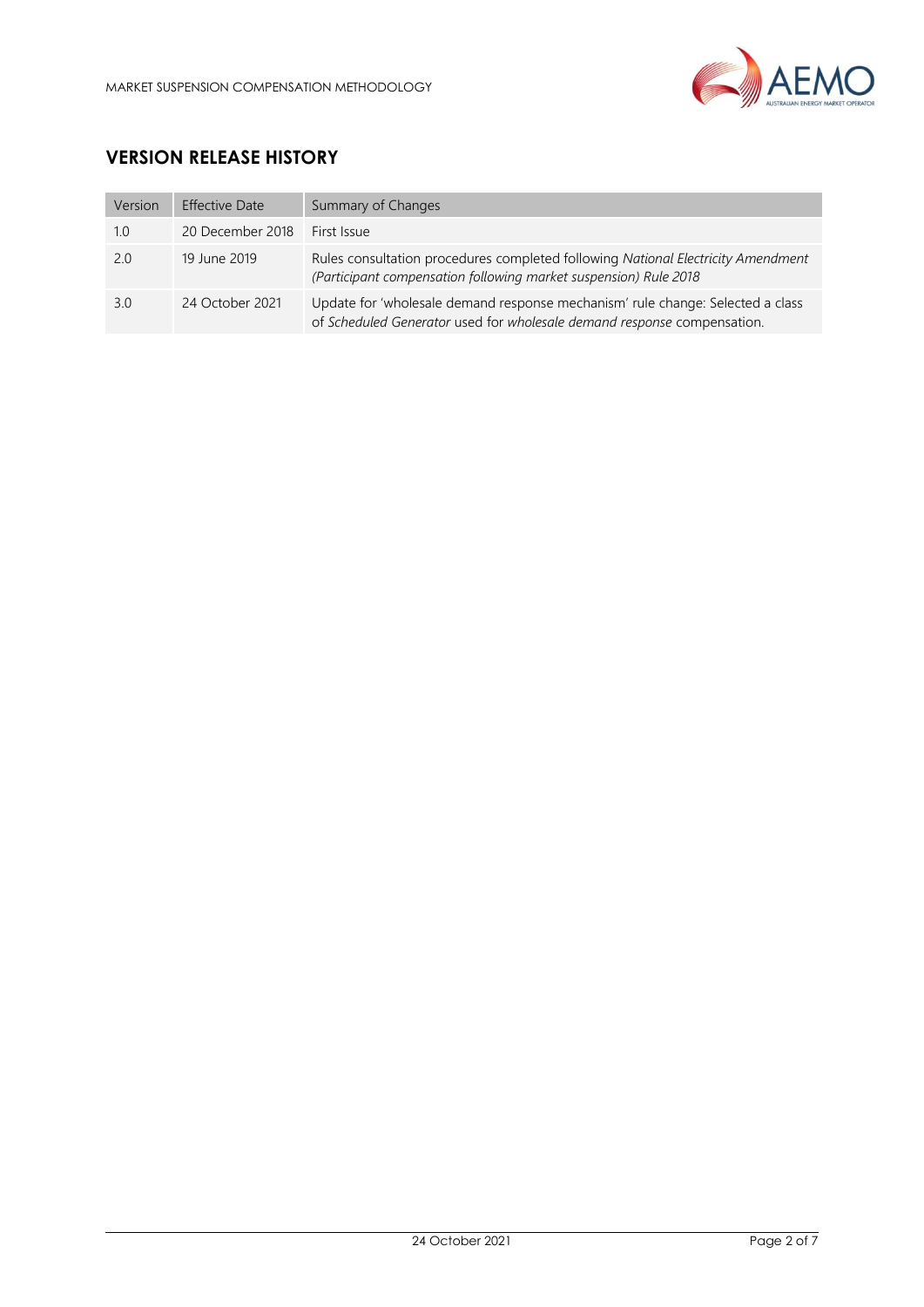

## **CONTENTS**

| 1.   | <b>INTRODUCTION</b>                                            | 4              |
|------|----------------------------------------------------------------|----------------|
| 1.1. | Purpose and scope                                              | 4              |
| 1.2. | Definitions and interpretation                                 | 4              |
| 1.3. | Related documents                                              | $\overline{4}$ |
| 2.   | NER REQUIREMENTS                                               | 4              |
| 2.1. | Methodology requirements                                       | 4              |
| 2.2. | Participant compensation following market suspension objective | 5              |
| 3.   | SCHEDULED GENERATOR AND ANCILLARY SERVICE PROVIDER CLASSES     | 5              |
| 4.   | CALCULATION OF BENCHMARK VALUES                                | 5              |
| 4.1. | Benchmark value process                                        | 5              |
| 4.2. | Benchmark formulation inputs                                   | 7              |
| 5.   | SCHEDULED GENERATOR CLASS FOR WHOLESALE DEMAND RESPONSE        | 7              |
| 6.   | AEMO'S ADMINISTRATIVE FEES                                     | 7              |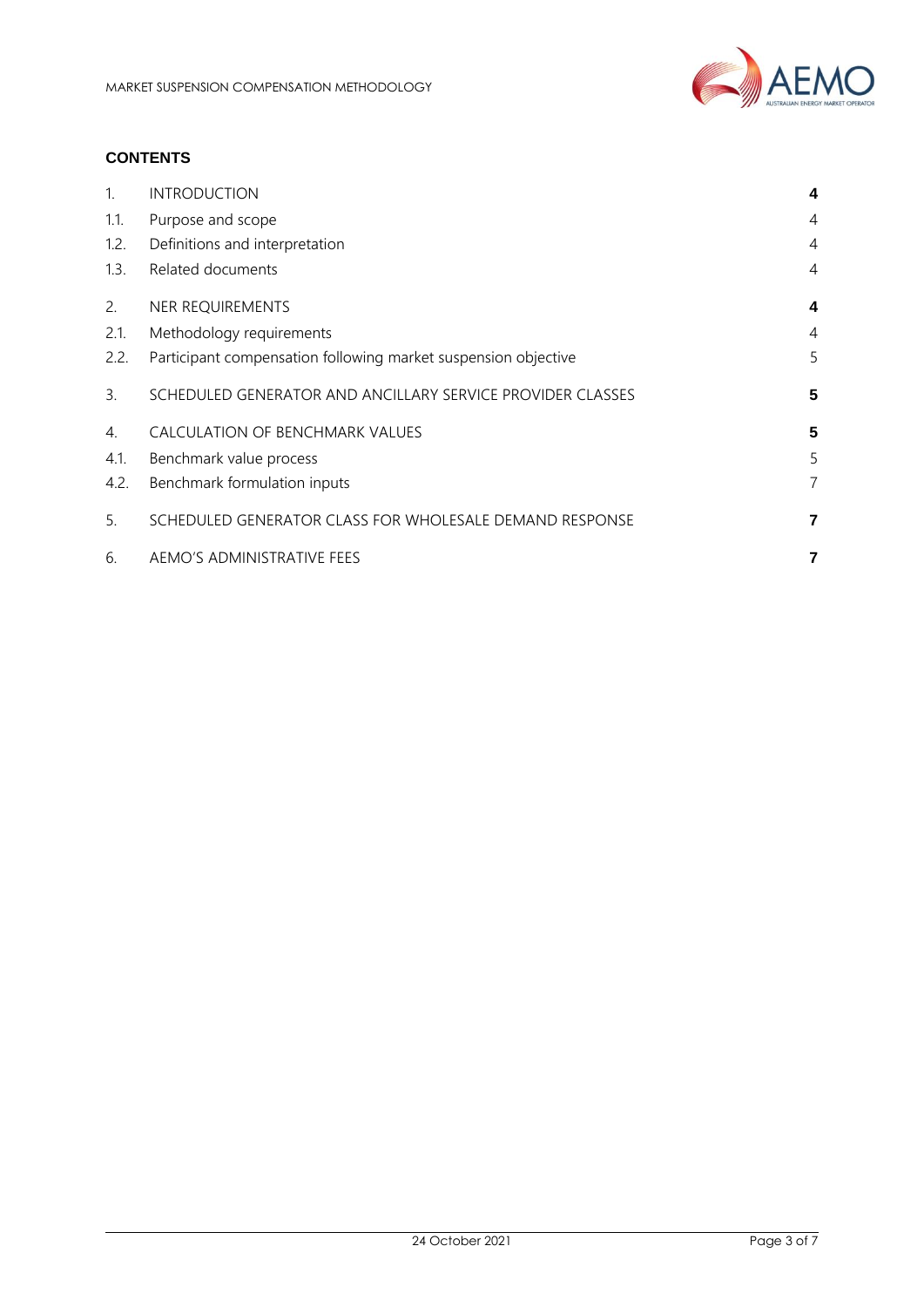

## <span id="page-3-0"></span>**1. INTRODUCTION**

## <span id="page-3-1"></span>**1.1. Purpose and scope**

This document is the *market suspension compensation methodology* (Methodology) made by Australian Energy Market Operator Limited (AEMO) under 3.14.5A(h) of the National Electricity Rules (NER).

This Methodology has effect only for the purposes set out in the National Electricity Rules. The NER and the National Electricity Law prevail over this Methodology to the extent of any inconsistency.

### <span id="page-3-2"></span>**1.2. Definitions and interpretation**

#### **1.2.1. Glossary**

Terms defined in the National Electricity Law and the NER have the same meanings in this Methodology unless otherwise specified.

Defined terms in the NER are intended to be identified in this Methodology by italicising them, but failure to italicise a defined term does not affect its meaning.

#### **1.2.2. Interpretation**

This Methodology is subject to the principles of interpretation set out in Schedule 2 of the National Electricity Law.

#### <span id="page-3-3"></span>**1.3. Related documents**

| Title                                   | Location                                   |
|-----------------------------------------|--------------------------------------------|
| AEMO Integrated System Plan Assumptions | AEMO website: Integrated System Plan       |
| Schedule of Benchmark Values            | AEMO website: Market Suspension in the NEM |

## <span id="page-3-4"></span>**2. NER REQUIREMENTS**

#### <span id="page-3-5"></span>**2.1. Methodology requirements**

The requirements for participant compensation following market suspension in the *NEM* are specified in clause 3.14.5A of the NER.

Under NER 3.14.5A(h), AEMO must develop this Methodology to include:

- (a) the classes of *Scheduled Generator* and *Ancillary Service Provider* to be used for the purpose of calculating benchmark values to be applied in the calculation of compensation during a *market suspension pricing period*;
- (b) AEMO's approach in calculating the benchmark values for each class of *Scheduled Generator*  and *Ancillary Service Provider* in each *region*, including determining the equivalent *NTNDP inputs* for the purpose of clause 3.14.5A(e); and
- (c) AEMO's approach in selecting the class of *Scheduled Generator* to be used when determining the value of BC<sub>av</sub>(capacity-weighted average of the benchmark costs) for *wholesale demand response* for the calculation in clause 3.14.5A(f1); and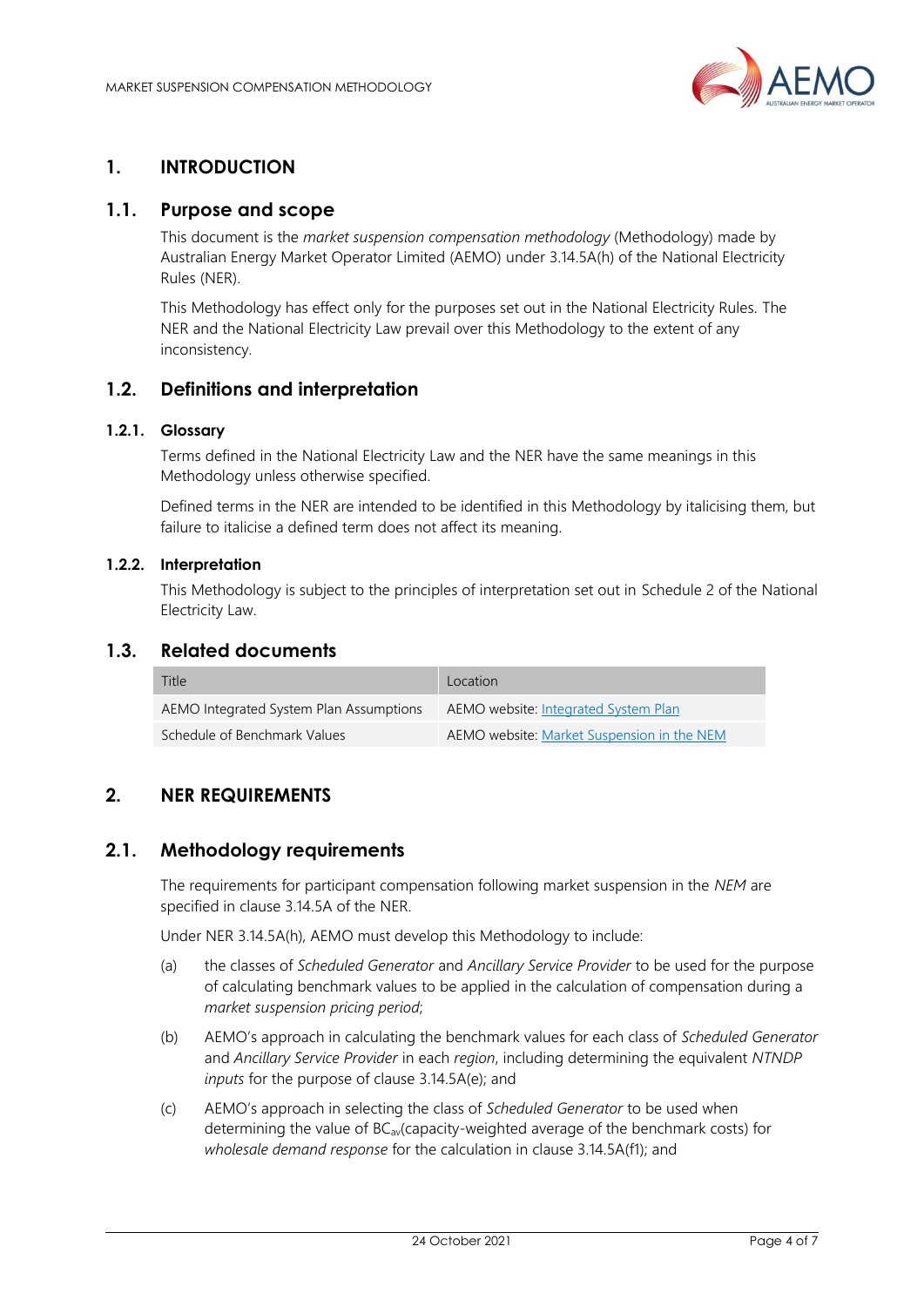

(d) AEMO's administrative fees associated with a claim for compensation under clause 3.14.5B or the manner in which those fees are to be determined.

## <span id="page-4-0"></span>**2.2. Participant compensation following market suspension objective**

The objective for the payment of compensation under NER 3.14.5A and 3.14.5B is (NER 3.14.5A(a)):

- "..to maintain incentive for:
	- 1. *Scheduled Generators* to supply *energy*;
	- 2. *Ancillary Service Providers* to supply *market ancillary services*; and
	- 3. *Demand Response Service Providers* to supply *wholesale demand response,*

during *market suspension pricing schedule periods*."

#### <span id="page-4-1"></span>**3. SCHEDULED GENERATOR AND ANCILLARY SERVICE PROVIDER CLASSES**

AEMO will calculate benchmark values for the following classes of *Scheduled Generator* and *Ancillary Service Provider* based on the *generating system* fuel source or technology type:

- Black coal
- Brown coal
- Open cycle gas turbine
- Combined cycle gas turbine
- Hydro
- Wind
- Solar photovoltaic
- Large scale batteries
- Biomass
- Solar thermal
- Liquid fuel

The individual components of combined *generating systems* with multiple energy sources will be accounted for in the benchmark values for each applicable *Scheduled Generator* and *Ancillary Service Provider* class.

## <span id="page-4-2"></span>**4. CALCULATION OF BENCHMARK VALUES**

#### <span id="page-4-3"></span>**4.1. Benchmark value process**

The benchmark values for *generation* and *market ancillary* services are calculated in accordance with NER 3.14.5A(e) and 3.14.5A(f) and the following process:

- (a) A benchmark cost is calculated for each individual *generating system* of a *Scheduled Generator*.
- (b) Individual benchmark costs are aggregated to a capacity-weighted average figure for each *region* and *Scheduled Generator* class.
- (c) Final benchmark figures for *generation* and *ancillary services* are calculated.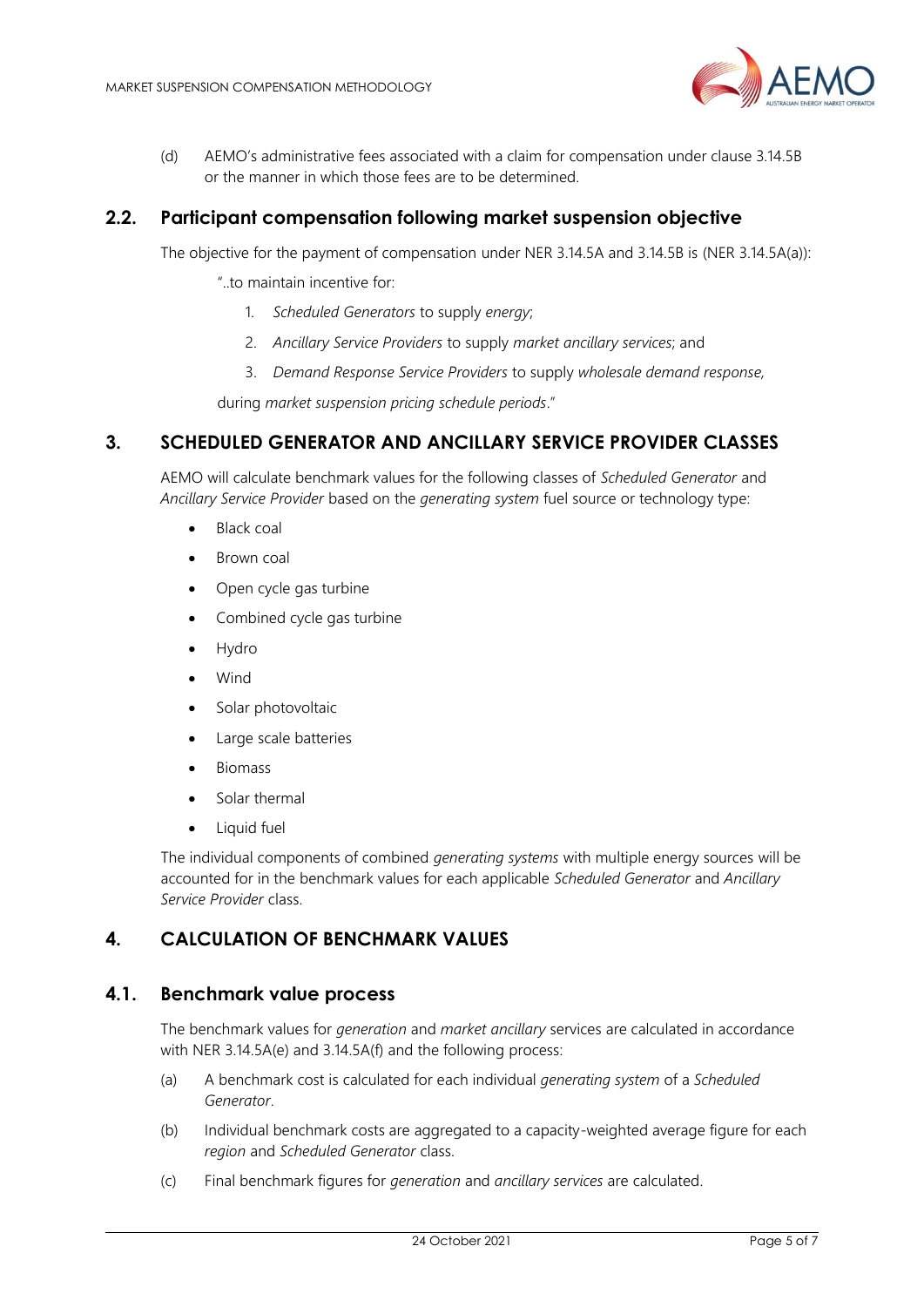

#### <span id="page-5-0"></span>**4.1.1. Individual benchmark costs**

Individual benchmark costs are calculated for each *generating system* of a *Scheduled Generator*  using the formula for 'BC' set out in NER 3.14.5A(e) and replicated below for convenience:

$$
BC = (FC \times E) + VOC
$$

where:

FC = the fuel cost (in \$/GJ) for the relevant *Generator.*

E = the efficiency (in GJ/MWh) for the relevant *Generator.*

VOC = the variable operating cost (in \$/MWh) for the relevant *Generator*.

In each case, the above inputs (FC, E and VOC) are to be the same as the equivalent *NTNDP inputs*. If there is no equivalent *NTNDP input* for "FC" or "E", it will be deemed to be one. If there is no equivalent *NTNDP input* for "VOC", it will be deemed to be zero.

Note that 'relevant *Generator*' in the descriptions of the terms FC, E and VOC refers to the *generating system* for which the calculation is being performed.

The source of the *NTNDP inputs* is described in section [4.2](#page-6-0) of this Methodology.

#### <span id="page-5-1"></span>**4.1.2. Capacity-weighted average aggregation**

The capacity-weighted average of the benchmark costs of all *generating systems* of *Scheduled Generators* in a specific class and specific *region* (BCav)is calculated in accordance with the following formula:

$$
BC_{(av)} = BC_1 \times \frac{C_1}{TC} + BC_2 \times \frac{C_2}{TC} + \dots + BC_m \times \frac{C_m}{TC}
$$

where:

BC<sup>i</sup> is the value determined under section [4.1.1](#page-5-0) of this Methodology for the ith *generating system* in the class for that *region*,

C<sup>i</sup> is the i th *generating system's* maximum capacity,

TC is the aggregate maximum capacity of all *generating systems* (i=1 to m) in the specific class and *region*.

#### **4.1.3. Benchmark value for generation**

The benchmark value for *generation* (BVG) for a specific *Scheduled Generator* class in a specific *region* is calculated in accordance with the following formula:

$$
BVG = BC_{(av)} \times 1.15
$$

where:

BC(av) is the value determined under section [4.1.2](#page-5-1) of this Methodology for that *Scheduled Generator* class and *region*.

#### **4.1.4. Benchmark value for ancillary services**

The benchmark value for *market ancillary services* (BVAS) for a specific *Ancillary Service Provider* class in a specific *region* is calculated in accordance with the following formula:

$$
BVAS = BC_{(av)} \times \left(\frac{0.15}{n}\right)
$$